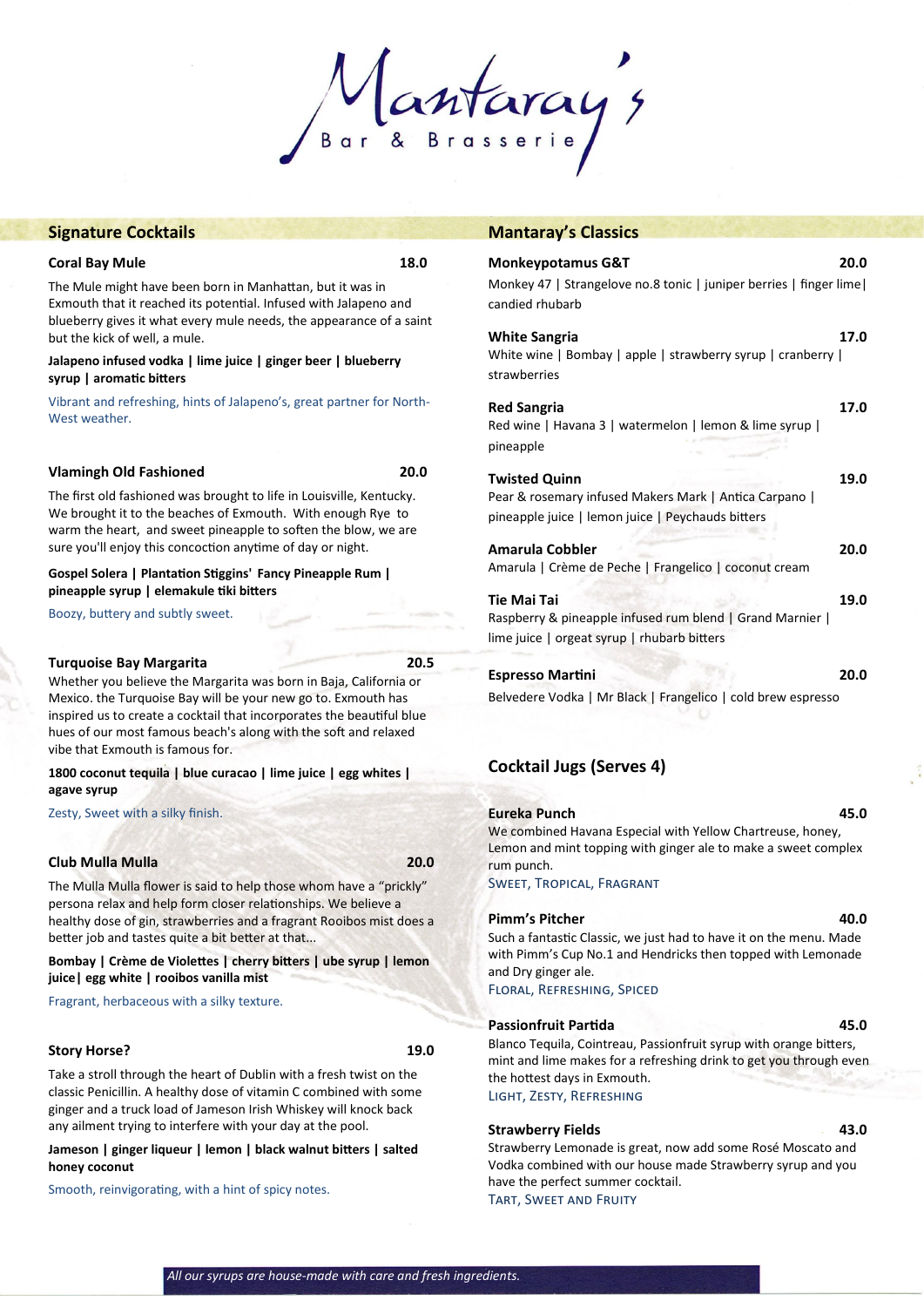Mantaray's

| <b>Sparkling Wine</b>                        |       | <b>Bottle Glass</b> | <b>Red Wine</b>                           |      | <b>Bottle Glass</b> |
|----------------------------------------------|-------|---------------------|-------------------------------------------|------|---------------------|
| Dunes and Green Pinot Chardonnay (VIC)       | 50.0  | 11.0                | Rockcliffe Peaceful Bay Merlot (WA)       | 38.0 | 9.5                 |
| Innocent Bystander Rosé Moscato (VIC)        | 45.0  | 11.0                | Sandalford Cabernet Merlot (WA)           | 43.5 | 11.0                |
| Brown Brothers Prosecco 200ml (VIC)          | 12.0  |                     | Twin Cellars Shiraz (WA)                  | 44.5 | 11.5                |
| Bandini Prosecco (ITY)                       | 52.0  | 12.0                | Brown Brothers Tempranillo (VIC)          | 48.0 | 12.0                |
| Rockcliffe Rivage Sparkling Shiraz (WA)      | 53.0  |                     | Credaro 5 Tales Cabernet Sauvignon (WA)   | 48.0 | 12.0                |
| Rockcliffe Rivage Sparkling Cuvée (WA)       | 55.0  |                     | Deep woods Estate Shiraz Malbec (WA)      | 48.0 | 12.0                |
| Veuve Clicquot Yellow Label Brut (FR)        | 115.0 |                     | Plantagenet Pinot Noir (WA)               | 50.0 | 12.5                |
| Veuve Clicquot Rosé (FR)                     | 145.0 |                     | Warner Glen Shiraz (WA)                   | 56.0 | 14.0                |
| Taittinger Cuvee Brut Champagne (FR)         | 160.0 |                     | Poachers Ridge Merlot (WA)                | 49.0 |                     |
|                                              |       |                     | Paul Conti Shiraz (WA)                    | 59.0 |                     |
| <b>White Wine</b>                            |       | <b>Bottle Glass</b> | Devils Corner Resolution Pinot Noir (TAS) | 65.0 |                     |
| Rockcliffe Peaceful Bay Sauvignon Blanc (WA) | 38.0  | 9.5                 | Cherubino Laissez Faire Syrah (WA)        | 67.0 |                     |
| Hesketh The Proposition Moscato (SA)         | 42.0  | 10.5                | Singlefile Single Vineyard Cab Sauv (WA)  | 75.0 |                     |
| Mount Trio Sauvignon Blanc (WA)              | 44.0  | 11.0                | St Hugo Cabernet Sauvignon (SA)           | 95.0 |                     |
| Babich Pinot Gris (NZ)                       | 46.0  | 11.5                | Cullen Cabernet Sauvignon Merlot (WA)     | 96.0 |                     |
| Paul Conti Chenin Blanc (WA)                 | 46.0  | 11.5                |                                           |      |                     |
| Amelia Park Trellis Rose (WA)                | 50.0  | 12.5                |                                           |      |                     |
| Millbrook Rosé (WA)                          | 52.0  | 13.0                | <b>Fortified</b>                          |      | <b>Bottle Glass</b> |
| Paul Conti Chardonnay (WA)                   | 52.0  | 13.0                | Brown Brothers reserved Port (VIC)        | 33.0 | 4.5                 |
| Lenton Brae Semillon Sauvignon Blanc (WA)    | 52.0  | 13.0                | Paul Conti Tawny (WA)                     | 45.0 | 6.0                 |
| Merrum Estate Chardonnay (WA)                | 54.0  | 13.5                |                                           |      |                     |
| Gabrielle Veganista Pinot Grigio (VIC)       | 54.0  | 13.5                |                                           |      |                     |
| Rockcliffe Third Reef Riesling (WA)          | 58.0  | 14.5                |                                           |      |                     |
| Fraser Gallop Semillon Sauvignon Blanc (WA)  | 55.0  |                     |                                           |      |                     |
| Vinaceous Crafted by Hand Fiano (WA)         | 58.0  |                     |                                           |      |                     |
| AIX Rose (FR)                                | 75.0  |                     |                                           |      |                     |
| Brokenwood Hunter Valley Semillion (NSW)     | 77.0  |                     |                                           |      |                     |